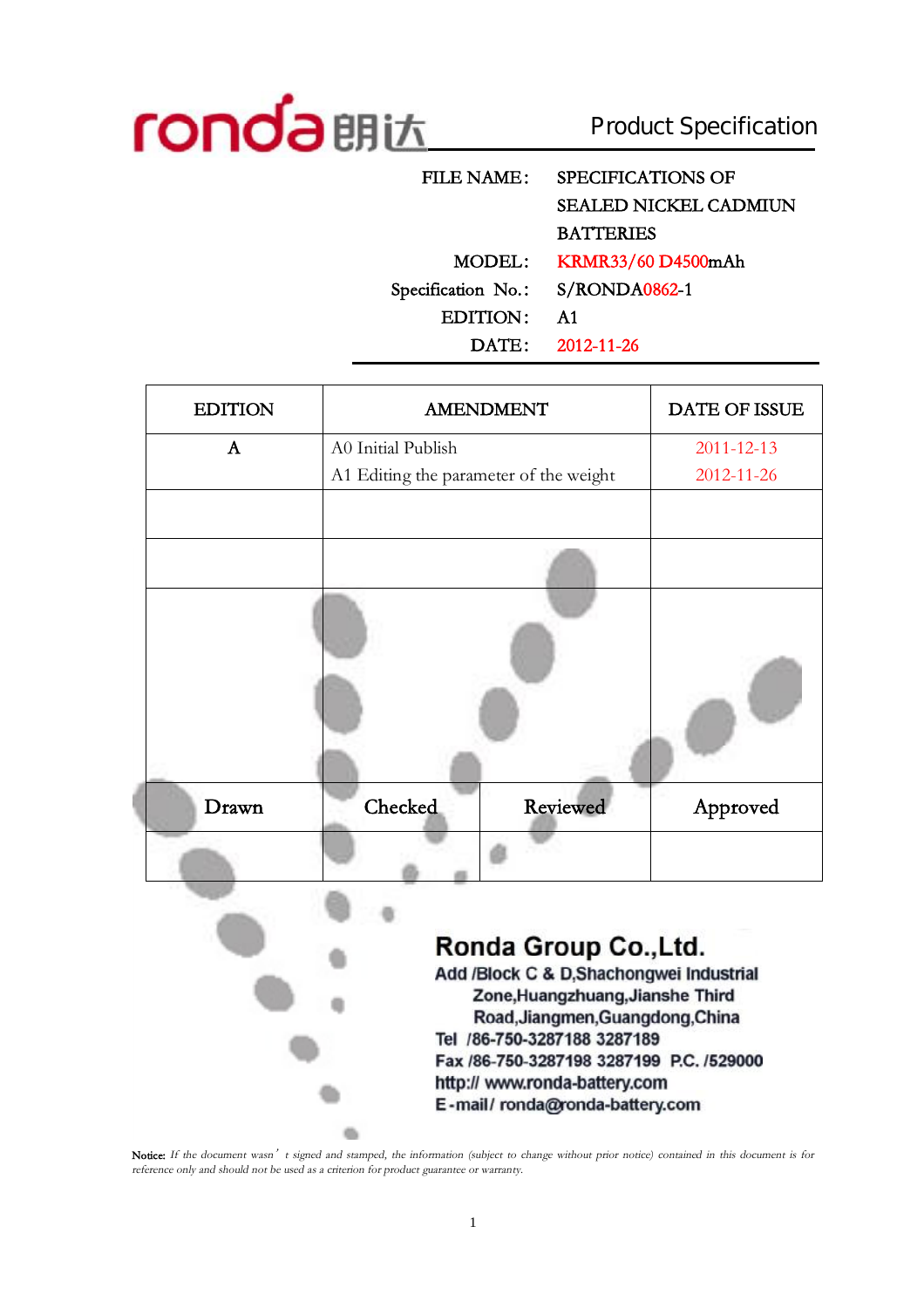### **KRMR 33/60 D4500mAh**

#### **1. SCOPE**

The specifications governs the performance of the following **RONDA** Nickel-Cadmium Cylindrical cell and its battery pack.(Refer to the attached figure 1 )

Rated capacity: 4500mAh

Designation: KRMR 33/60 D (*D*: 33.0<sup>0</sup><sub>-1.0</sub>mm  $_{-1.0}$ mm *H*: 59.5<sup>0</sup><sub>-1.0</sub>mm)



**Figure 1- Jacketed cylindrical cells** 

#### **2. DATA OF BATTERY PACK**

The data of battery pack, including voltage and weight, is almost equivalent to the multiple numbers of the relevant single cells.

Example: Battery pack consisting three single cells

Nominal voltage of single cell = 1.2V

Nominal voltage of battery pack =  $1.2V \times 3 = 3.6V$ 

#### **3. RATINGS**

#### **Table 1 - Ratings of the cells**

| Description     | Unit   | Specification | Conditions                |
|-----------------|--------|---------------|---------------------------|
| Nominal Voltage | V/Cell | 1.2           | Single cell               |
| Rated Capacity  | mAh    | 4500          | Standard Charge/Discharge |

#### **4. PERFORMANCE**

Unless otherwise stated, tests should be done within one month of delivery under the following conditions:

Ambient Temperature: 20±5℃

Relative Humidity:  $65 \pm 20\%$ 

Standard Charge/Discharge Conditions:

Preparative: Prior to charging, the cell shall be discharged by 900mA(0.2*<sup>I</sup>t*A) to 1.0V

Charge:  $450mA(0.1I\text{A}) \times 16$ hours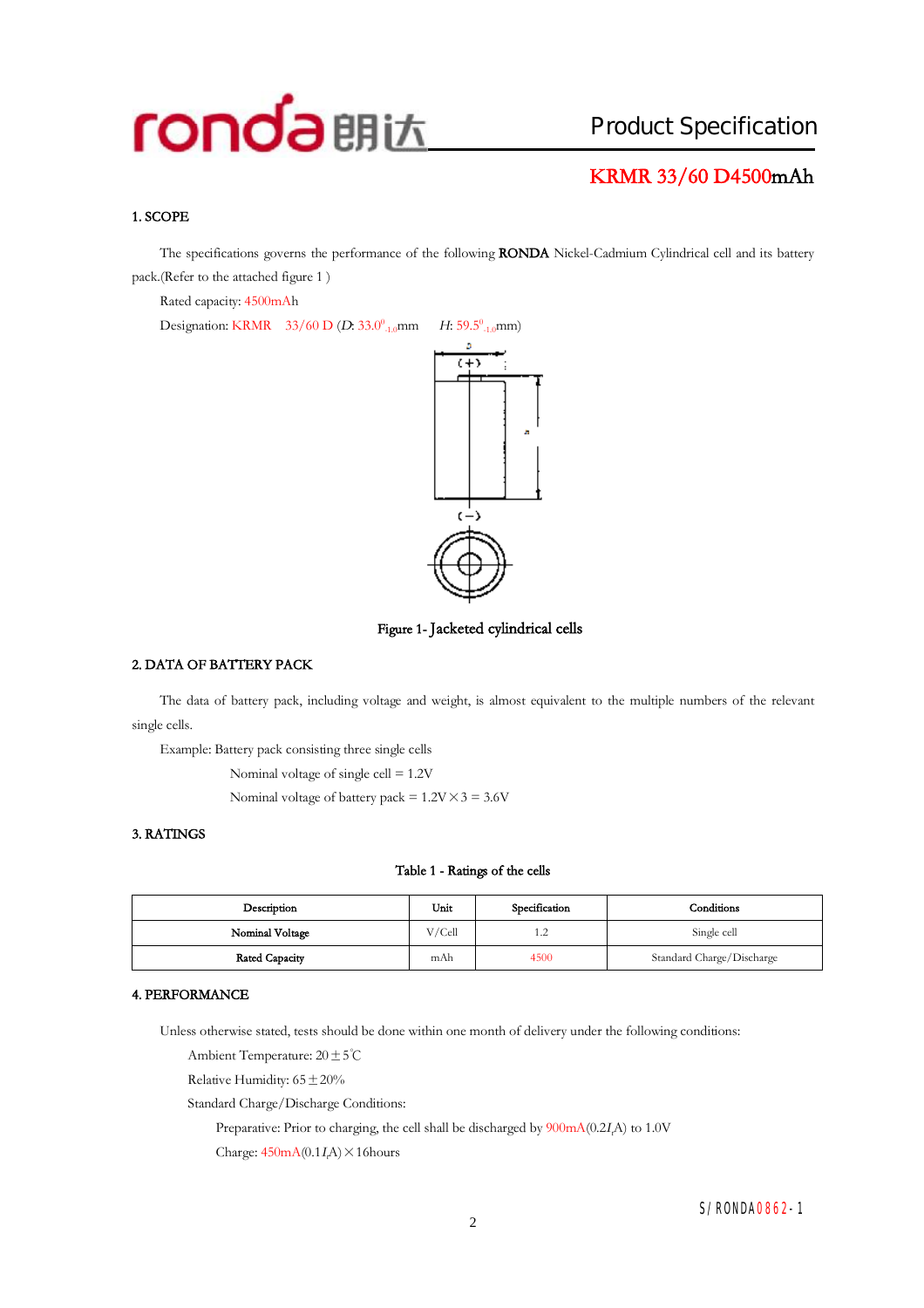

### **KRMR 33/60 D4500mAh**

Stand in charged condition:1~4h

Discharge: 900mA(0.2*<sup>I</sup>t*A) to 1.0V/Cell

#### **Table 2 – Performance and test methods<sup>b</sup>**

| <b>Test Item</b>            |                   | Unit<br>Specification |                                                                                                                                                              | <b>Test Conditions</b>                                                                                                            | Remarks   |
|-----------------------------|-------------------|-----------------------|--------------------------------------------------------------------------------------------------------------------------------------------------------------|-----------------------------------------------------------------------------------------------------------------------------------|-----------|
|                             |                   | h                     | $\geqslant 5$                                                                                                                                                | Standard Charge/Discharge                                                                                                         |           |
| performance<br>Discharge    | $20^{\circ}C^{a}$ | min                   | $\geqslant 54$                                                                                                                                               | After Standard Charge, stored for 1~4h, then<br>discharged by $4500 \text{mA}$ (1.0 <i>I</i> ,A) to 0.9V.                         |           |
|                             | $-18^\circ$ C     | $\mathbf{h}$          | $\geqslant$ 3                                                                                                                                                | After Standard Charge, stored for 16~24h in<br>-18 $\pm$ 2°C, then discharged by 900mA (0.2IA)<br>to 1.0V in $-18 + 2^{\circ}C$ . |           |
| Charge (capacity) retention |                   | h/min                 | After Standard Charge, stored on open circuit<br>$\geqslant$ 3h15min<br>for a period of 28days, then discharged by<br>900 $mA$ (0.2I <sub>A</sub> ) to 1.0V. |                                                                                                                                   |           |
| <b>Endurance</b> in cycles  |                   | cycle                 | $\geqslant 500$                                                                                                                                              | Appendix-table 3                                                                                                                  |           |
| Permanent charge endurance  |                   | h                     | $\geqslant$ 3                                                                                                                                                | Appendix-table 4                                                                                                                  |           |
| Over charge                 |                   | h<br>$\geqslant 5$    |                                                                                                                                                              | Charge: $450 \text{mA}(0.1 I, A)$ for 28d;<br>Storage: 1~4h<br>Discharge: $900mA(0.2I,A)$ to 1.0V                                 |           |
| Safety device operation     |                   | Not disrupt or burst  |                                                                                                                                                              | Undergo a forced discharge at constant current<br>900mA(0.2I,A) to 0V. Then discharged by<br>4500mA $(1.0I,A)$ for 60min.         |           |
| Storage $^{\wedge}$         |                   | $\geqslant 5$<br>hour |                                                                                                                                                              | Stored on open circuit for 12 months.<br>Then standard charge/discharge.                                                          |           |
| Internal resistance         |                   | $m\Omega$             | $\leq 15$                                                                                                                                                    | Within $1 \sim 4h$ after standard Charge (1000Hz))                                                                                |           |
|                             | Weight            | g                     | $115$ (approx)                                                                                                                                               |                                                                                                                                   | Reference |
|                             | Vibration         |                       | No leakage, no fire, no explosion                                                                                                                            | IEC 62133 2002 4.2.2                                                                                                              |           |
| Free fall                   |                   | No fire, no explosion |                                                                                                                                                              | IEC 62133 2002 4.3.3                                                                                                              |           |

a) Five cycles is permitted b) Unless otherwise stated, the cell shall be discharged by 900mA(0.2*<sup>I</sup>t*A) to 1.0V before test.

*Notice:Test conditions is drawn according to IEC 61951-1 2006; Please refer to the related description of the standard.* 

#### **5. CONFIGURATION, DIMENSIONS AND MARKINGS**

Please refer to the attached drawing.

#### **6. EXTERNAL APPEARANCE**

The cell/battery shall be free from cracks, scars, breakage, rust, discoloration, leakage nor deformation.

#### **7. CAUTION**

- (1) Reverse charging is not acceptable.
- (2) Charge before use. The cells/batteries are delivered in an uncharged state.
- (3) Do not charge/discharge with more than our specified current.
- (4) Prevent short circuit, do not incinerate or disassemble the cell/battery.
- (5) Do not solder directly to the cell/battery for a long time.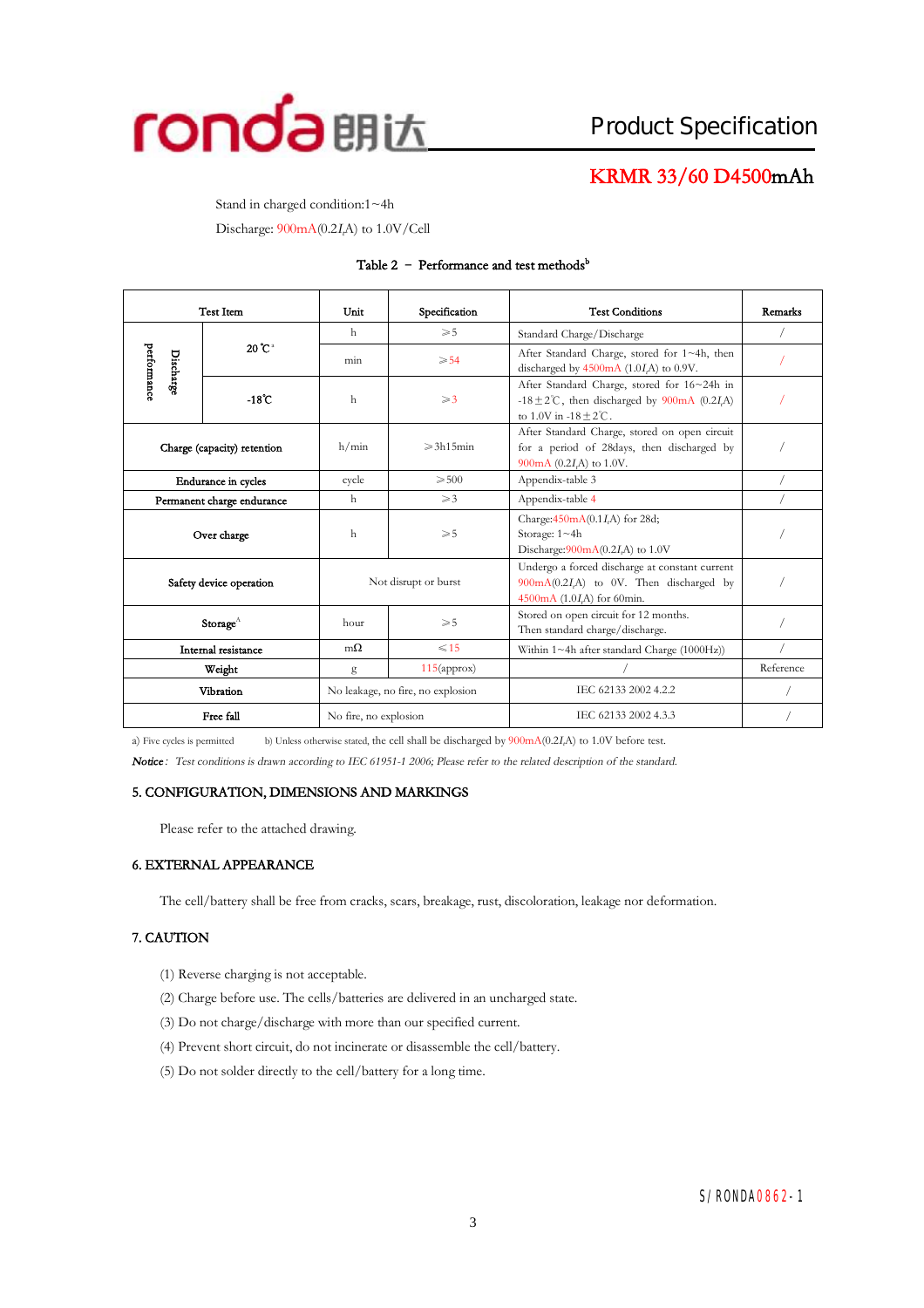

## **KRMR 33/60 D4500mAh**

(6) The life expectancy may be reduced if the cell/battery is subjected adverse conditionslike: extreme temperature, deep cycling, excessive overcharge/ over-discharge.

- (7) Store the cell/battery in a cool and dry place. Always discharge batteries before assemble or solder.
- (8) Always discharge batteries before bulk storage or shipment.
- (9) Do not mix batteries of different types and capacities.

#### **Appendix**

#### A) **Endurance in cycles**

Prior to the endurance on cycle test ,the cell shall be discharged at 900mA(0.2*<sup>I</sup>t*A) to 1.0V. The following test shall be carried out in accordance with the conditions specified in Table 3.

| Cycle number | Charge                                                                                                                                                                             | Stand in charged condition | Discharge                 |  |  |  |  |
|--------------|------------------------------------------------------------------------------------------------------------------------------------------------------------------------------------|----------------------------|---------------------------|--|--|--|--|
|              | $0.1I$ A for 16h                                                                                                                                                                   | none                       | $0.25I$ A for 2h20min     |  |  |  |  |
| $2 - 48$     | 0.25 <i>I.A</i> for 3h10min                                                                                                                                                        | none                       | $0.25I$ A for 2h20min     |  |  |  |  |
| 49           | 0.25 <i>I.A</i> for 3h10min                                                                                                                                                        | none                       | $0.25I\text{A}$ to $1.0V$ |  |  |  |  |
| 50           | $0.1I$ A for 16h                                                                                                                                                                   | $1h \sim 4h$               | $0.20 I.A$ to $1.0 V^2$   |  |  |  |  |
|              | a) Cycles 1 to 50 shall be repeated until the discharge duration on any 50th Cycle becomes less than 3h or the cell voltage drops below 1.0V during $1 \sim 48^{\text{th}}$ cycle. |                            |                           |  |  |  |  |

#### **Table 3 Endurance in cycles**

#### B) **Permanent charge endurance**

Prior to the endurance on cycle test ,the cell shall be discharged at 900mA(0.2*<sup>I</sup>t*A) to 1.0V. The following test shall be carried out in accordance with the conditions specified in Table 4.

#### **Table 4 Permanent charge endurance**

| Cycle number                                                                 | Charge                   | Discharge <sup>®</sup> |  |  |  |  |  |
|------------------------------------------------------------------------------|--------------------------|------------------------|--|--|--|--|--|
|                                                                              | $0.051I$ , A for 91 days | $0.2I$ , A to $1.0V$   |  |  |  |  |  |
| ↑                                                                            | $0.051I$ , A for 91 days | $0.2I$ , A to $1.0V$   |  |  |  |  |  |
| 3                                                                            | $0.051I$ , A for 91 days | $0.2I$ , A to $1.0V$   |  |  |  |  |  |
| 4                                                                            | $0.051I$ , A for 91 days | $0.2I$ A to $1.0V$     |  |  |  |  |  |
| The discharge is carried out immediately upon completion of discharge.<br>a) |                          |                        |  |  |  |  |  |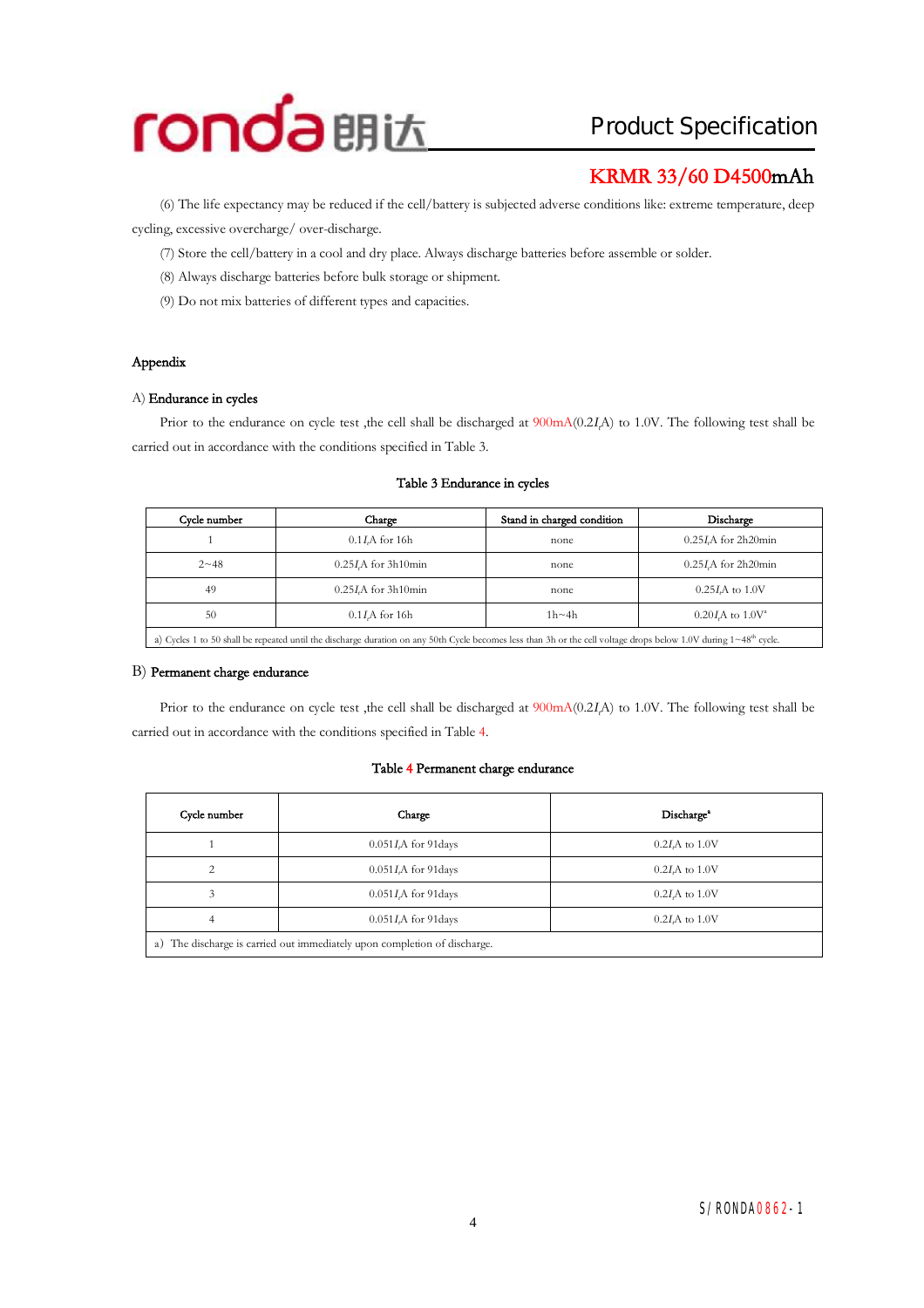## **KRMR 33/60 D4500mAh**



| $\sqrt{2}$<br>$(+)$                 |                             |  |                         |                              | 1.2V                       |          |                         |                      |
|-------------------------------------|-----------------------------|--|-------------------------|------------------------------|----------------------------|----------|-------------------------|----------------------|
|                                     |                             |  |                         |                              |                            |          | 0.2I <sub>r</sub> A     | $1.0I_tA$            |
|                                     |                             |  |                         |                              | Capacity comparison(mAh)   | 4500     | 4050                    |                      |
| Ħ                                   |                             |  |                         |                              |                            | 115      |                         |                      |
|                                     |                             |  |                         | Internal Impedance at 1000Hz | $\leq 15$                  |          |                         |                      |
| $\left(\frac{1}{2}\right)$          |                             |  |                         |                              | (After Charge;m $\Omega$ ) |          |                         |                      |
|                                     |                             |  |                         |                              |                            | Standard |                         | 450mA                |
|                                     |                             |  | Charge current<br>Rapid |                              |                            |          |                         |                      |
|                                     |                             |  | Standard                |                              |                            |          | 16h                     |                      |
|                                     |                             |  | Charge time<br>Rapid    |                              |                            |          |                         |                      |
| D                                   | $33.0^0$ <sub>-1.0</sub> mm |  |                         |                              |                            | Standard | $0 \sim +35^{\circ}C$   |                      |
| 59.5 $^{0}$ <sub>-1.0</sub> mm<br>H |                             |  |                         | Ambient                      | charge                     | Rapid    | +10~+35°C               |                      |
|                                     |                             |  | Temperature             |                              | Discharge                  |          |                         | $-20 - +45^{\circ}C$ |
| L                                   |                             |  |                         |                              |                            | Storage  | $-20 \sim +35^{\circ}C$ |                      |

#### **C h a rg e (N o m in a l a n d Fa st R a te )** 1.0 1.1 1.2 1.3 1.4 1.5 1.6 1.7 0 20 40 60 80 100 120 140 160 In put Capacity (%) V o ltag e(V ) 1.0*I<sup>t</sup>* A ,20℃ 0.1*I<sup>t</sup>* A ,20℃  **D isch a rg e (Lo w R a te )** 0.8 1.0 1.2 1.4 1.6 0.0 1.0 2.0 3.0 4.0 5.0 6.0 D ischarge Time (hr.) Voltage 1<br>2<br>9 0.2*I<sup>t</sup>* A ,20℃ **D isch a rg e (H ig h R a te)** 0.9 1.0 1.1 1.2 1.3 1.4  $($   $>$   $)$   $\frac{1}{3}$   $\frac{1}{2}$ <br>  $\frac{1}{2}$   $\frac{1}{2}$ <br>  $\frac{1}{2}$   $\frac{1}{2}$ 0 5 10 15 20 25 30 35 40 45 50 55 60 6 5 D ischarge Time (m in.) 1.0*I<sup>t</sup>* A ,20℃  **C h a rg e (C a p a city) R e te n tio n** 50 60 70 80 90 100 110 0 4 8 12 16 20 24 28  $20^{\circ}$ C Storage Time (day) Reten tio n (% )

#### **Electrical Performance:**

**NOTICE:** *Manufacturer reserves the right to alter or amend the design, model and specification without prior to notice.*

The information (subject to change without prior to notice) contained in this document is for reference only and should not be used as a *criterion for product guarantee or warranty.*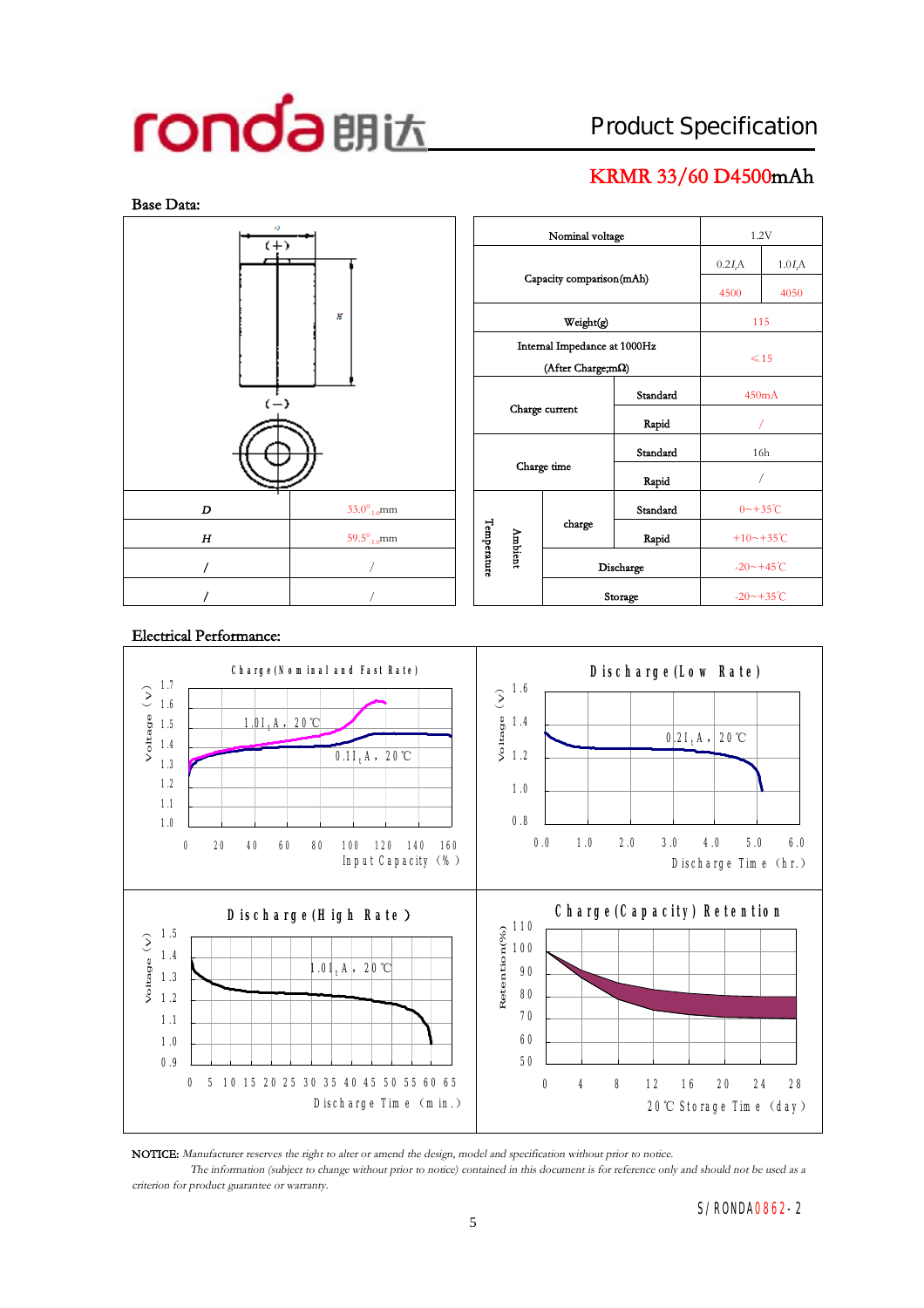## **产品规格书**

|   |    | 文件名称: 圆柱型密封可充镍镉电池规格书      |
|---|----|---------------------------|
|   |    | 型 号: KRMR 33/60 D4500 毫安时 |
| 编 |    | 号: $S/RONDA0862-1$        |
| 版 | 次: | - A 1                     |
| 日 |    | 期: 2012年11月26日            |

| 版次           | 修改内容                                                                                                                                                     | 生效日期             |
|--------------|----------------------------------------------------------------------------------------------------------------------------------------------------------|------------------|
| $\mathbf{A}$ | A0 初版发行                                                                                                                                                  | $2011 - 12 - 13$ |
|              | A1 修订电池重量参数                                                                                                                                              | 2012-11-26       |
|              |                                                                                                                                                          |                  |
|              |                                                                                                                                                          |                  |
|              |                                                                                                                                                          |                  |
| 草拟           | 复核<br>核<br>审                                                                                                                                             | 批准               |
|              |                                                                                                                                                          |                  |
|              | 江门市朗达集团有限公司<br>地址 / 广东省江门市建设三路篁庄沙冲围工业区C、D栋<br>电话 / 86-750-3287188 3287189<br>传真 / 86-750-3287198 3287199<br>邮编 / 529000<br>http:// www.ronda-battery.com |                  |

*如果文件没有签名并盖章,本文件中包含的信息仅供参考,不应被用来作为产品提供保证或担保的基准。(如 有变更,恕不另行通知)* 

 $\begin{array}{c} \bullet \\ \bullet \end{array}$ 

E-mail/ronda@ronda-battery.com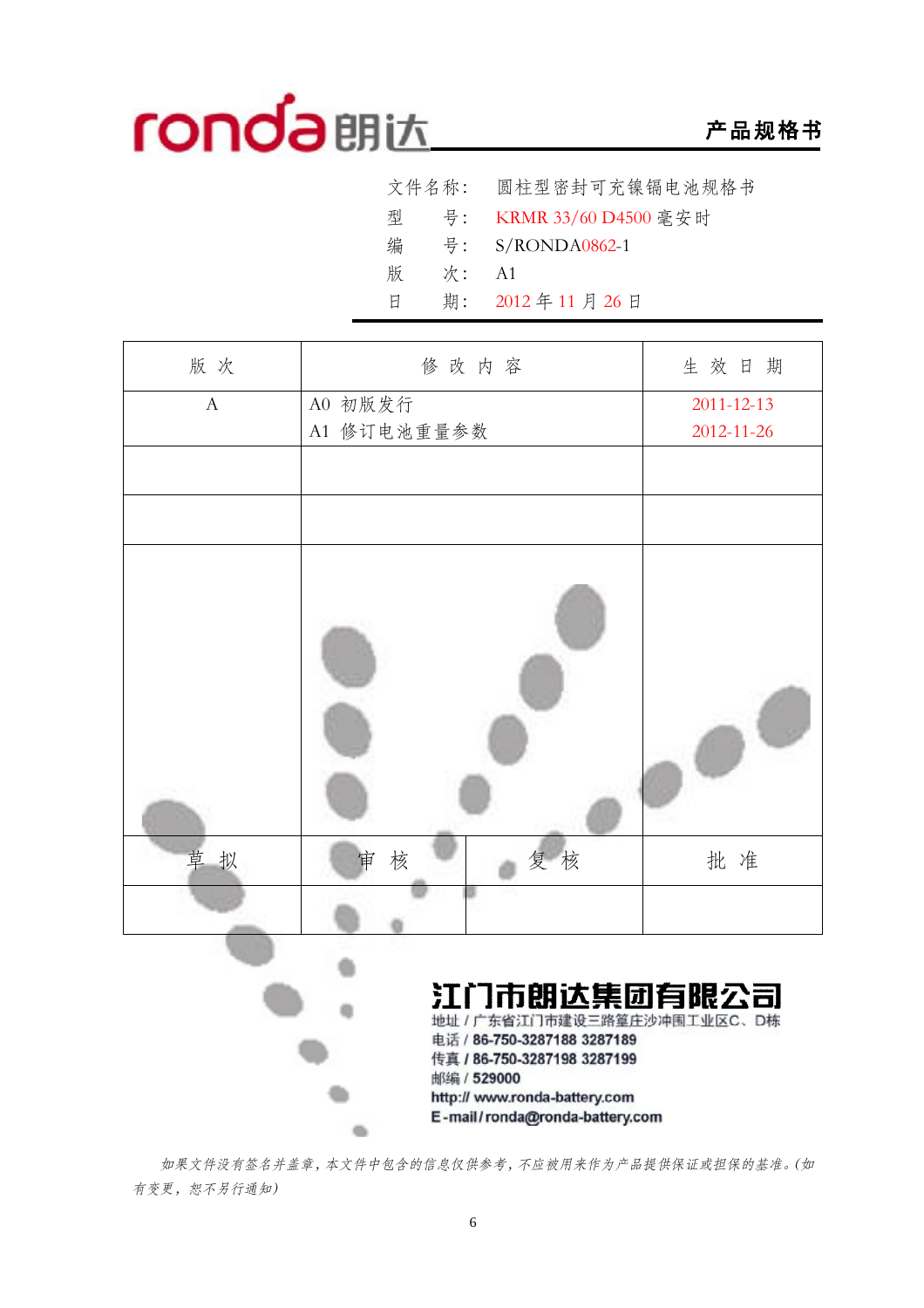

### **产品规格书**

KRMR **33/60 D4500** 毫安时

1. 范围

本规格书适用于下述的**朗达**牌 Ni-Cd 圆柱型电池单体及电池组的全部性能指标. 额定容量: 4500mAh

电池型号: KRMR 33/60 D (*D*: 33.0<sup>°</sup><sub>-1.0</sub>mm *H*: 59.5<sup>°</sup><sub>-1.0</sub>mm)



图 1 带防护外套的圆柱型密封镍镉可充单体电池

2. 组合电池的指标

组合电池的电压、重量等数据,近似等于单体电池数与对应值之乘积。 例如:组合电池包括三个单体电池 单体电池的额定电压=1.2V 则电池组的额定电压=1.2V×3=3.6V

3. 额定性能

表 1 电池的额定性能

| 项目   | 单位         | 指标                          | 备注   |
|------|------------|-----------------------------|------|
| 标称电压 | <b>T</b> 7 | $1^\circ$<br>$\overline{1}$ | 单体   |
| 额定容量 | mAh        | 1500                        | 标准充放 |

4. 电池性能与测试方法

除非另有说明,测试须在发货后一个月内在下述条件下进行: 环境温度: 20±5℃ 相对湿度: 65±20% 标准充放条件: 准备:充电前电池要以 0.2*<sup>I</sup>t*A 恒流放电至终点电压 1.0V; 充电:450mA(0.1*<sup>I</sup>t*A)充 16 小时; 搁置:1~4 小时;

放电:900mA(0.2*<sup>I</sup>t*A)至 1.0V。

电池性能和测试方法见表 2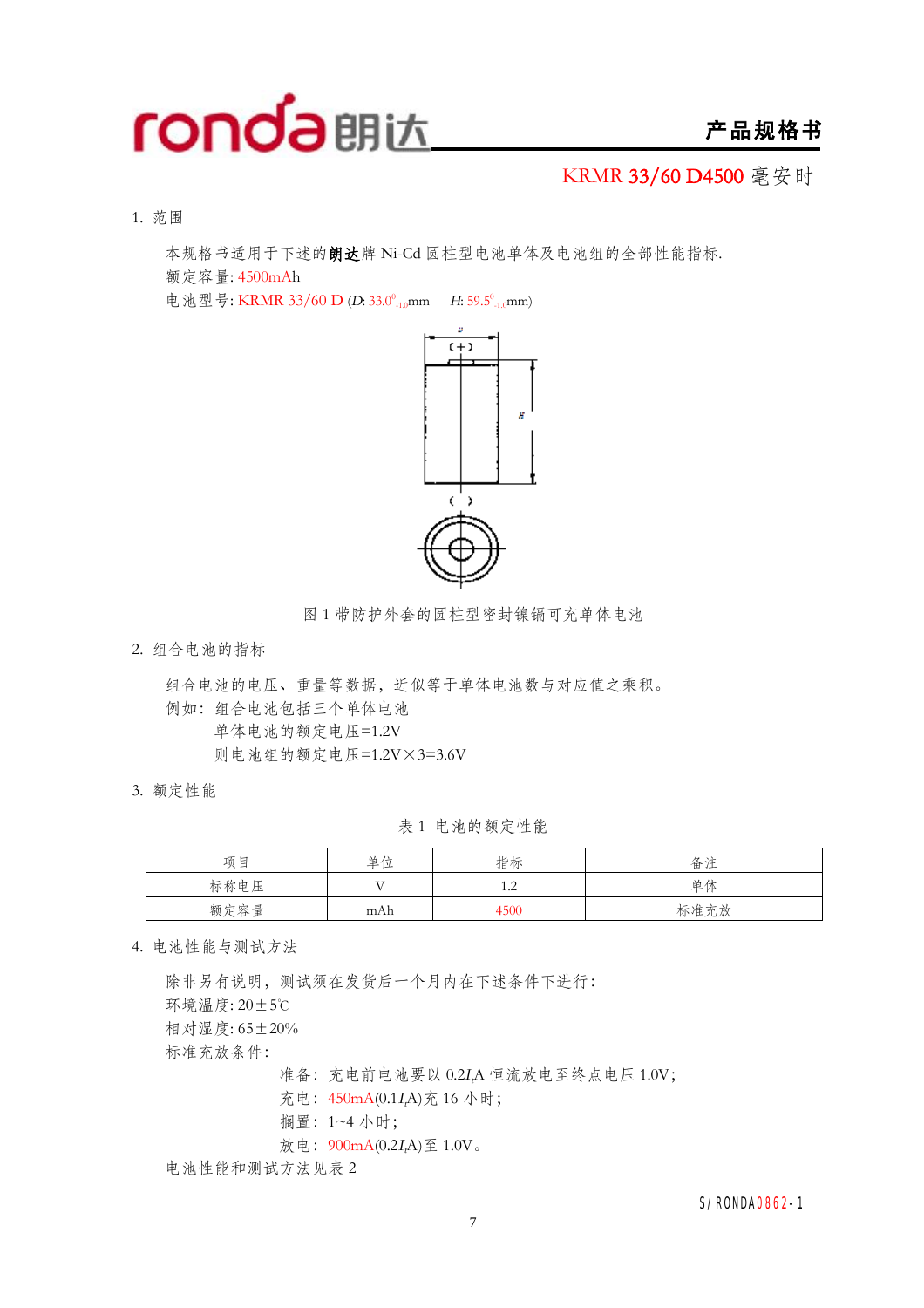**产品规格书**

KRMR **33/60 D4500** 毫安时

| 测试项目                         |                   | 单位           | 标准                                                                             | 测试方法                                                                            | 备注 |
|------------------------------|-------------------|--------------|--------------------------------------------------------------------------------|---------------------------------------------------------------------------------|----|
|                              |                   | h            | $\geqslant$ 5                                                                  | 标准充放                                                                            |    |
| 放<br>电                       | $20^{\circ}C^{1}$ | min          | $\geqslant 54$                                                                 | 标准充电后搁置 1~4 小时, 以 4500mA(1.0IA)<br>放电至 0.9V。                                    |    |
| 性<br>能                       | $-18^{\circ}$ C   | $\mathsf{h}$ | $\geqslant$ 3                                                                  | 标准充电后在-18℃±2℃搁置 16~24 小时,<br>以 900mA(0.2I,A)放电至 1.0V。                           |    |
|                              | 荷电保持率             | h/min        | $\geqslant$ 3h15min                                                            | 标准充电后, 开路搁置 28 天(20 °C±2°C),随<br>后标准放电(0.2I,A)至 1.0V。                           |    |
|                              | 循环寿命              | Cycle        | $\geqslant 500$                                                                | 见附录 表 3                                                                         |    |
|                              | 耐充电寿命             | h            | $\geqslant$ 3                                                                  | 见附录 表 4                                                                         |    |
|                              | 过充测试              | $\mathsf{h}$ | $\geqslant 5$                                                                  | 充电: 450mA(0.1I,A) 充电 28 天<br>搁置: 1~4 小时<br>放电: 900mA(0.2I <sub>r</sub> A)至 1.0V |    |
|                              | 无爆炸、无破裂<br>安全装置操作 |              |                                                                                | 以 900mA(0.2I,A) 放电至 0V 后再以<br>4500mA(1.0 I <sub>r</sub> A)强制放电 60 分钟。           |    |
|                              | 贮存 $1$            | $\mathsf{h}$ | $\geqslant 5$                                                                  | 以 900mA(0.2IA)放电至 1.0V 后搁置 12个月,<br>再进行标准充放。                                    |    |
| 内阻<br>$\leq 15$<br>$m\Omega$ |                   |              | 电池应以 0.2IA 放电至 1.0V, 然后标准充电,<br>搁置 1~4 小时; 在频率为 1.0kHz±0.1kHz 的<br>交流电流下测电池内阻。 |                                                                                 |    |
|                              | 重量                | g            | 115(大约)                                                                        |                                                                                 | 参考 |
|                              | 碰撞试验              |              | 不漏液、不着火、不爆炸                                                                    | IEC 62133 2002 4.2.2                                                            |    |
| 自由落体                         |                   |              | 不着火、不爆炸                                                                        | IEC 62133 2002 4.3.3                                                            |    |

表 2 电池性能及测试方法 <sup>2</sup>)

1)允许最多测试五次 2)如未特别说明电池在测试前必须以 0.2*<sup>I</sup>t*A 恒流放电至终点电压 1.0V。

*注:本规格书中的测试方法根据 IEC 61951-1 <sup>2006</sup> 制订,详细测试方法请参考该标准的相关条款。*

5. 电池外观尺寸

参见附图

6. 外观

无裂缝、疤痕、破裂、锈蚀、脏污、漏液、变形

7. 使用注意事项

- 1)勿将电池反极充电;
- 2) 如电池已带电, 初次用前先放电后再充电;
- 3)避免以高于指定的电流充放电;
- 4)防止电池短路,不要拆解或焚烧电池;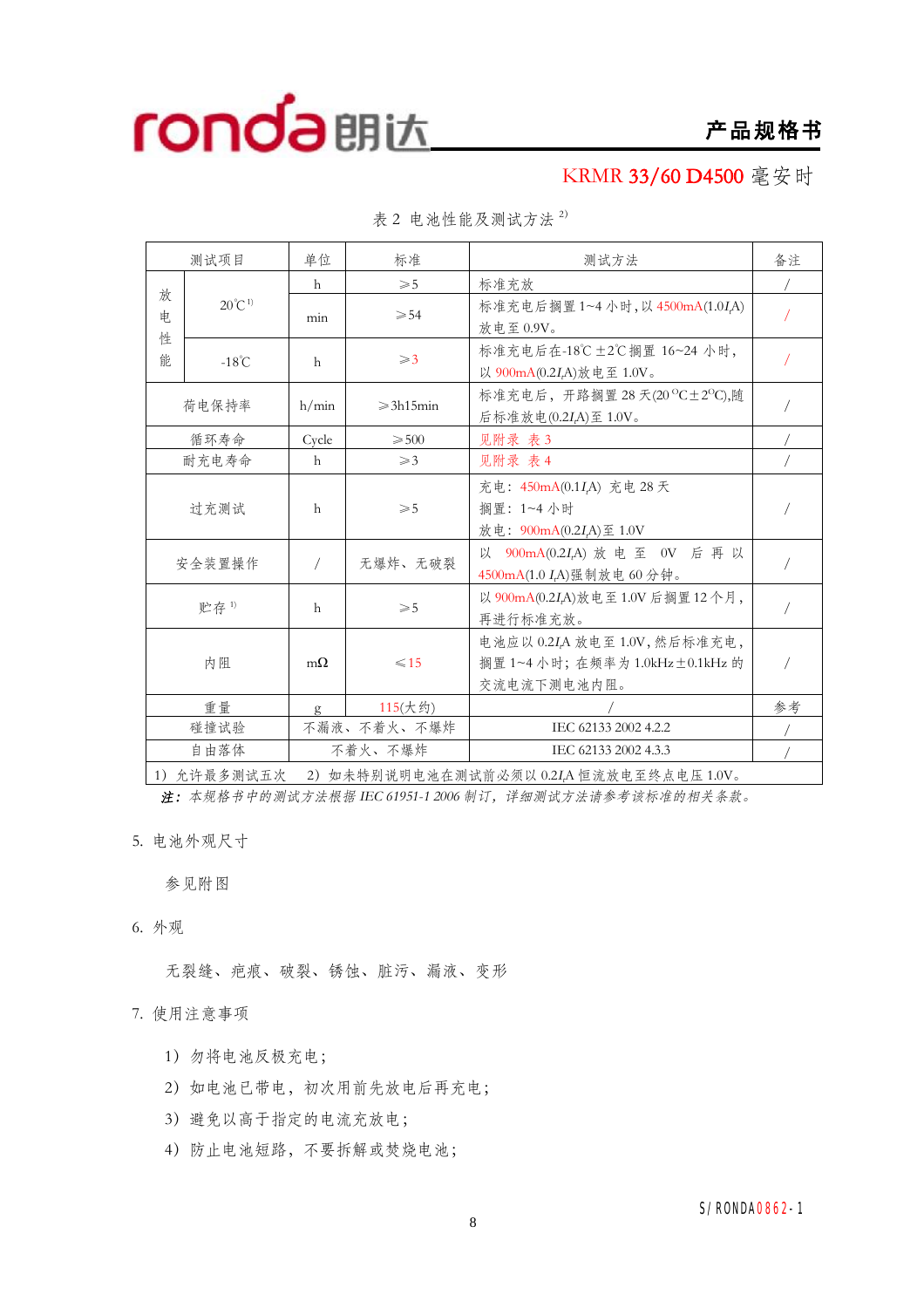

### **产品规格书**

KRMR **33/60 D4500** 毫安时

- 5)勿在电池上直接锡焊焊接;
- 6)如极端高温、大于规定的过充、过放电,电池的使用寿命可能会下降;
- 7)电池应存放干爽阴凉处,电池在组装或焊接前应将电池放电;
- 8)建议在运输或散装贮存时将电池放电;
- 9)不要将不同类型或不同容量的电池组合使用。

#### 附录

1)循环寿命测试

循环寿命试验前,电池应以 0.2*<sup>I</sup>t*A 放电至终止电压 1.0V,然后,在环境温度 20℃±5℃下作 循环寿命测试;测试循环见表 3。

表 3 循环寿命

| 循环次数     | 充电                      | 充电态搁置        | 放电                          |
|----------|-------------------------|--------------|-----------------------------|
|          | $0.1I$ A 16h            | 无            | $0.25I\text{A}$ 2h20min     |
| $2 - 48$ | $0.25I\text{A}$ 3h10min | 无            | $0.25I$ A 2h20 $min$        |
| 49       | $0.25I\text{A}$ 3h10min | 无            | 0.25I <sub>A</sub> 放电至 1.0V |
| 50       | $0.1I$ A 16h            | $1h \sim 4h$ | $0.20I$ A 放电至 $1.0V^{b)}$   |
|          |                         |              |                             |

循环至任何第 50 次放电时间不足 3 小时或在 1~48 个循环中电压降至 1.0V 以下为止。

2)耐充电寿命测试

测试前以 0.2*<sup>I</sup>t*A 放电至终止电压 1.0V,然后,在 20℃±5℃的环境温度下根据表 4 做耐充电 寿命测试。

### 表 4 耐充电寿命

| 循环次数 | 充电            | 放电。)              |
|------|---------------|-------------------|
|      | $0.05I$ A 91d | $0.2I$ A 放电至 1.0V |
|      | 0.05 I A 91d  | 0.2IA 放电至 1.0V    |
|      | $0.05I$ A 91d | 0.2IA 放电至 1.0V    |
|      | $0.05I$ A 91d | 0.2IA 放电至 1.0V    |